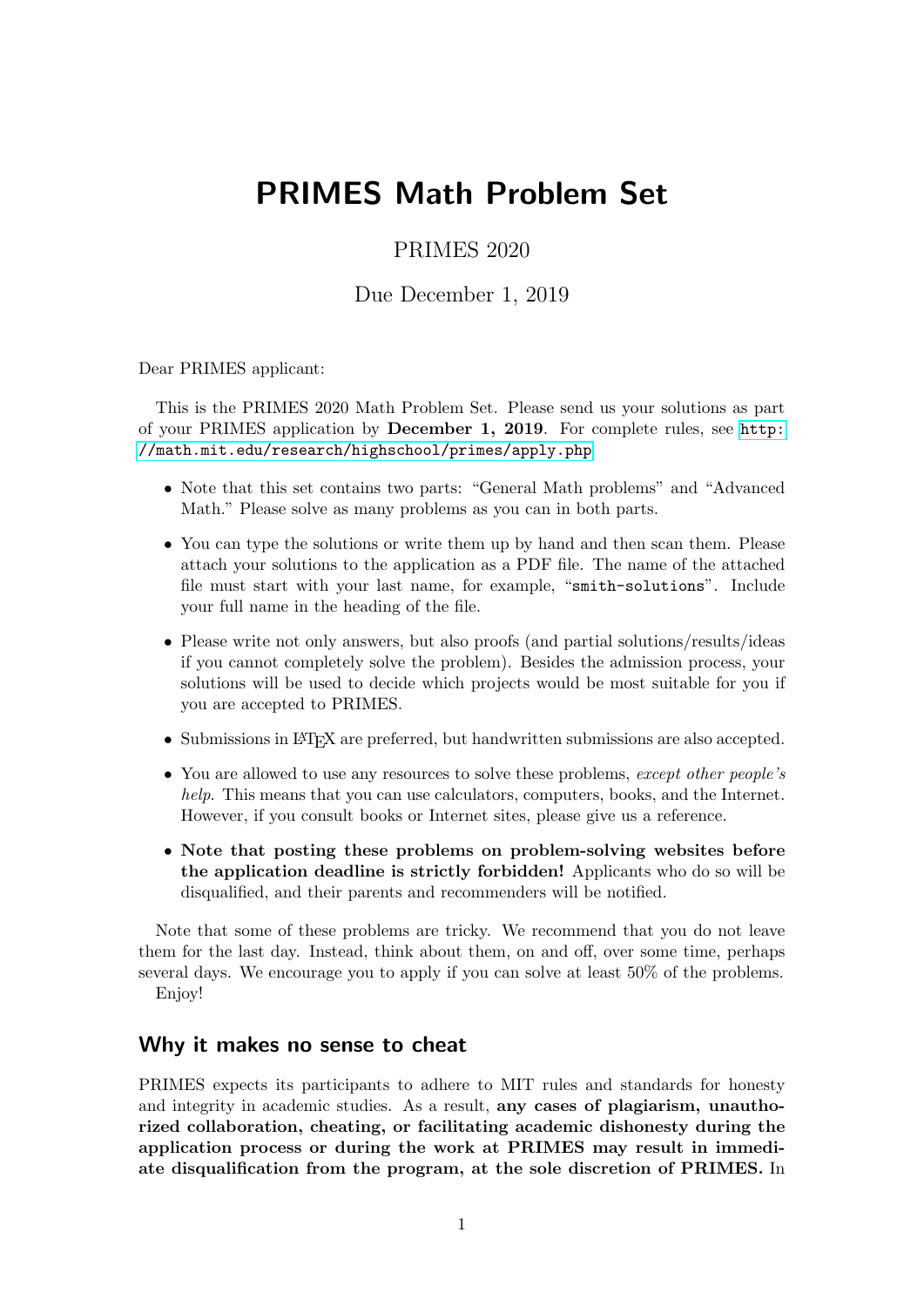addition, PRIMES reserves the right to notify a participant's parents, schools, and/or recommenders in the event it determines that a participant did not adhere to these expectations. For explanation of these expectations, see What is Academic Integrity?, <integrity.mit.edu>.

Moreover, even if someone gets into PRIMES by cheating, it would immediately become apparent that their background is weaker than expected, and they are not ready for research. This would prompt an additional investigation with serious consequences. By trying to get into PRIMES by cheating, students run very serious risks of exposing their weak background and damaging their college admissions prospects.

#### General Math Problems

**Problem G1.** Let  $n \geq 4$  be an integer. We wish to arrange the numbers 1, ..., n in a circle so that any two consecutive numbers sum to a prime number. For example,  $(1, 2, 3, 4)$  would be a valid arrangement when  $n = 4$ .

- (a) Is there an odd  $n \geq 5$  for which this is possible?
- (b) For each of  $n = 6$ ,  $n = 8$ ,  $n = 10$ , determine whether this is possible.

**Problem G2.** Consider pairs  $(a, b)$  of positive integers where b is not a perfect square and  $a^2 > b$ . Let

$$
q = \sqrt{a + \sqrt{b}} + \sqrt{a - \sqrt{b}}.
$$

- (a) Assume  $(a, b) = (17943, 321185624)$ . Show that q is rational and determine its value.
- (b) Find another pair  $(a, b)$  as above for which q is rational.
- (c) Determine whether there are infinitely many pairs  $(a, b)$  for which q is rational.
- (d) Is it possible to find  $(a, b)$  such that q is rational but not an integer?

**Problem G3.** Three distinct points are chosen on the parabola  $y = x^2$ , determining a triangle  $\Delta$ .

- (a) Express the area of  $\Delta$  as a function of the three slopes of the sides of  $\Delta$ .
- (b) Determine the largest possible area of  $\Delta$ , given that all slopes of sides of  $\Delta$  have absolute value at most m.

**Problem G4.** Let k be a positive integer. A  $3 \times 3$  matrix M with integer entries is given. It turns out that each of the four continuous  $2 \times 2$  submatrices has determinant 1. (These are the four minors obtained by deleting either the first row or last row, and either the first column or last column.) Moreover, the center entry is equal to  $k$ .

Given this information, find all possible values of  $\det M$ , in terms of k.

**Problem G5.** Let *n* be a positive integer and let  $S = \{1, \ldots, n\}$ . We choose three subsets A, B, C of S uniformly at random (from the  $2^n$  possible subsets), with replacement.

- (a) Find the expected value of  $|A \cap B \cap C|$ .
- (b) Find the expected value of  $|A \cap B| \cdot |B \cap C|$ .

Problem G6. A robot starts at the point 0 on a number line. Thereafter, if it is at the number  $n$ , then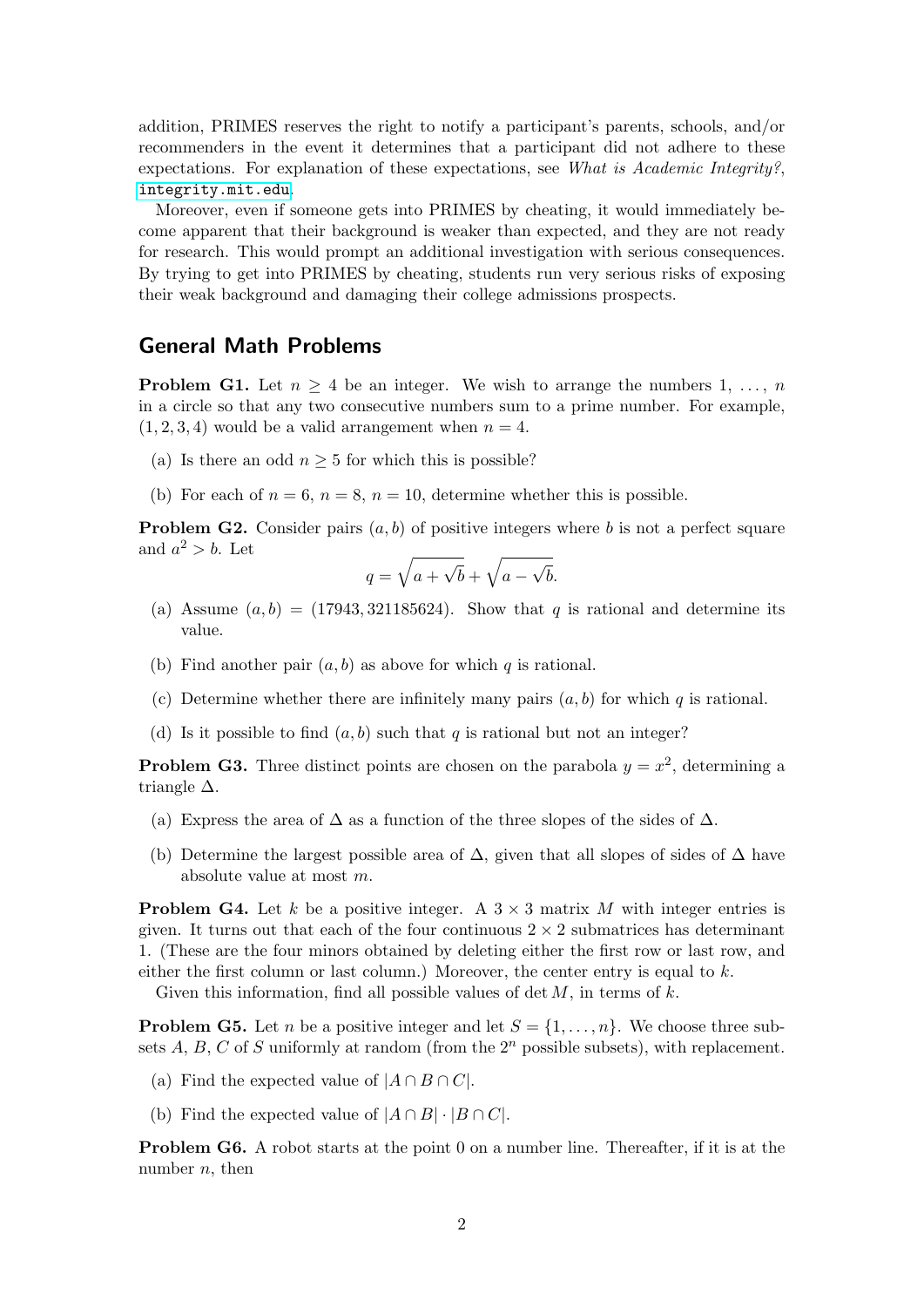- it goes to  $n+1$  with probability  $1/2$ ,
- it goes to  $n-1$  with probability  $1/3$ ,
- it goes to  $n-2$  with probability 1/6.

Determine the probability the robot ever reaches 1. You may take for granted the probability this occurs is not 1.

**Problem G7.** Let n be a positive integer. An  $n \times n$  board is given, and some rooks are placed on the board. In a move, any rook may capture another rook in the same row or column (i.e. if rook R is in the same row or column as rook  $R'$ , then  $R'$  is removed and  $R$  takes its place). This continues until no more captures are possible; the resulting configuration is called peaceful.

- (a) Describe an algorithm to compute, in  $O(n^2)$  time, the maximum number of captures that can be made before reaching a peaceful configuration.
- (b) Describe an algorithm to compute, in  $O(n^3)$  time, the minimum number of captures that can be made before reaching a peaceful configuration.

If you use a standard or well-known algorithm as part of your solution, you do not need to describe the exact steps of the algorithm itself, but you should reference what the algorithm does, give either a name or citation, and state on the runtime.

### Advanced Math Problems

Problem M1. There are six towers which are each 24 blocks tall. Bob the Builder wishes to merge them into a tower which is 144 blocks tall.

In a move, Bob may take a block from any tower (say with  $a$  blocks) and move it on top of any other tower (say with b blocks), as long as  $a \leq b$ . Due to gravity, the effort of doing so takes Bob  $b - a + 2$  hours. Determine the minimum amount of time it takes Bob to construct a tower of height 144.

**Problem M2.** Let  $f: [0,1] \to \mathbb{R}$  be a strictly increasing function which is differentiable in  $(0, 1)$ . Suppose that  $f(0) = 0$  and for every  $x \in (0, 1)$  we have

$$
\frac{f'(x)}{x} \ge f(x)^2 + 1.
$$

How small can  $f(1)$  be?

**Problem M3.** Let n be a fixed positive integer and consider the vector space V of real polynomials of degree at most n. We define the map  $T: V \to V$  by

$$
f(x) \mapsto \frac{d}{dx} \left[ (x+1)^{n+1} \cdot f\left(\frac{1}{x+1}\right) \right].
$$

Is T a linear map? If so, compute its determinant.

**Problem M4.** Let G be a finite group and let  $A = Aut(G)$  denote its automorphism group.

- (a) If  $|G| = 1048576$ , can it happen that |A| is divisible by 1048575?
- (b) If  $|G| = 1048572$ , can it happen that  $|A|$  is divisible by 1048571?